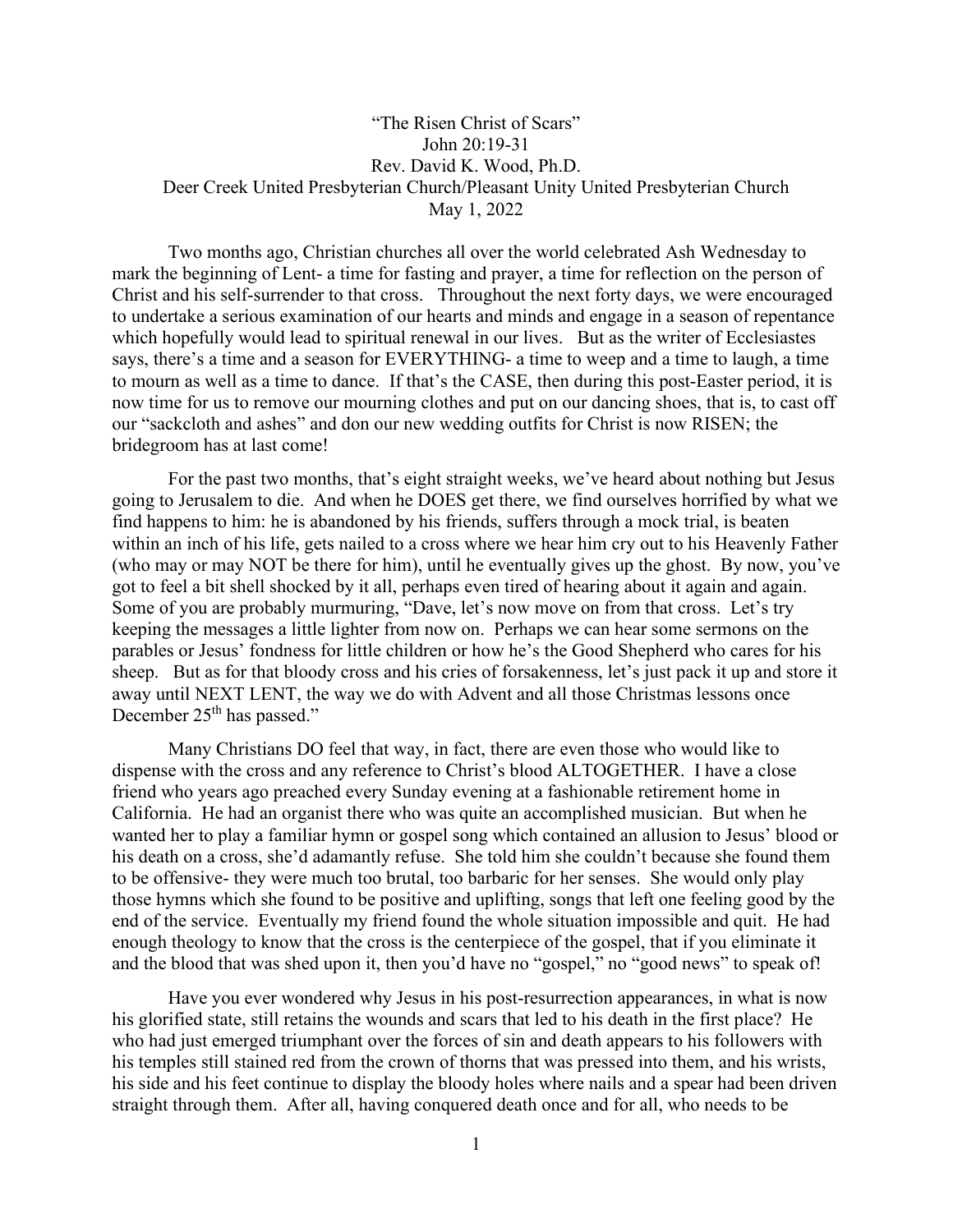reminded of that tear-stained cross and all the pain and savagery that was a part of it. Yet Jesus encounters his followers in the most INGLORIOUS WAY IMAGINABLE- by baring his still open and bloody wounds for all to see.

Now the scriptures leave no doubt that the wounds he bore were real and he had no hesitation in showing them off to his disciples that Easter evening. When he suddenly materialized before them in the Upper Room, those gashes became his calling card, proving to them it was indeed their leader now returned from the dead. Then one week later and in the same room, he returns AGAIN- THIS time for the benefit of ONE disciple- Thomas, who had been absent during his first appearance there. When Thomas was informed of what he had missed, he responded by swearing he WOULD NEVER believe unless he first had solid proof that it was him. That meant not only SEEING the nail prints in his hands, but PUTTING his fingers into them and INSERTING them into his side- only THEN would he believe. When Jesus appears before him, he displays his hands and his feet to Thomas, even imploring him to touch them if that will help. But he never has to. The fact that Jesus cared enough to relieve his doubts and allay his concerns was ENOUGH to melt his heart. Falling down before him, he humbly declares, "My Lord and my God!" Luke in his gospel also records the account of the disciples' initial encounter with Jesus in the Upper Room but with this slight difference. When Jesus appeared in their midst, they were frightened and thought they had seen a spirit (Luke24:37-40). It was only after he revealed his scars to them did they believe it was him.

But that STILL doesn't answer the question, "Why does Jesus continue to bear the ugly signs of his execution even after he's left his tomb?" Peter Wehner, a former speech writer and Presidential adviser who is also a Christian of deep faith, asked that SAME question in a recent *New York Times* article: "Why Is Jesus Still Wounded After His Resurrection?" "After all, scars," he says, "are signs of imperfection, a defacement, something most of us try to hide- and in the case of Jesus, they were reminders of searing pain, vulnerability and indignity." He then surveys a number of theologians and church leaders to get THEIR take on it. Some say that it's not just that his scars allowed his disciples to identify him as their leader back from the dead, but that it serves as a witness for all to see that he truly DOES identify with humanity in all its fullness, that he not only understands the weariness and hunger and thirst we go through, but he knows intimately the pain of rejection and torture and even death itself. Because of HIS wounds, we can now be certain that Jesus has deep and sincere empathy FOR US in our OWN wounds.

At our Maundy Thursday service, I spoke of hos the gods of the Greeks and Romans would leave the lofty heights of Mt. Olympus looking like ordinary mortals to walk among us and cause all kinds of mischief or good fortune. But when the situation became too difficult for them, they would tire of it all, throw off the disguise, and return once again to the safety and security of Mt. Olympus. For THEIR gods, it was all good clean fun- but that was not "the Word becoming flesh." Those gods were not really human, but only LOOKED that way. They did not undergo any real limitations, but simply DISGUISED themselves. They did not subject themselves to the trials and tribulation of our human condition.

Moreover, there were two prominent heresies in the ancient world—Gnosticism and Docetism—and both professed that Jesus never entered it as a flesh and blood person much less died a real physical death on the cross, that he wasn't a real person as you and I are. Those who held to this view believed the flesh was evil and could NEVER be holy, that only SPIRIT was capable of the divine. They said Jesus didn't REALLY die- he only APPEARED to.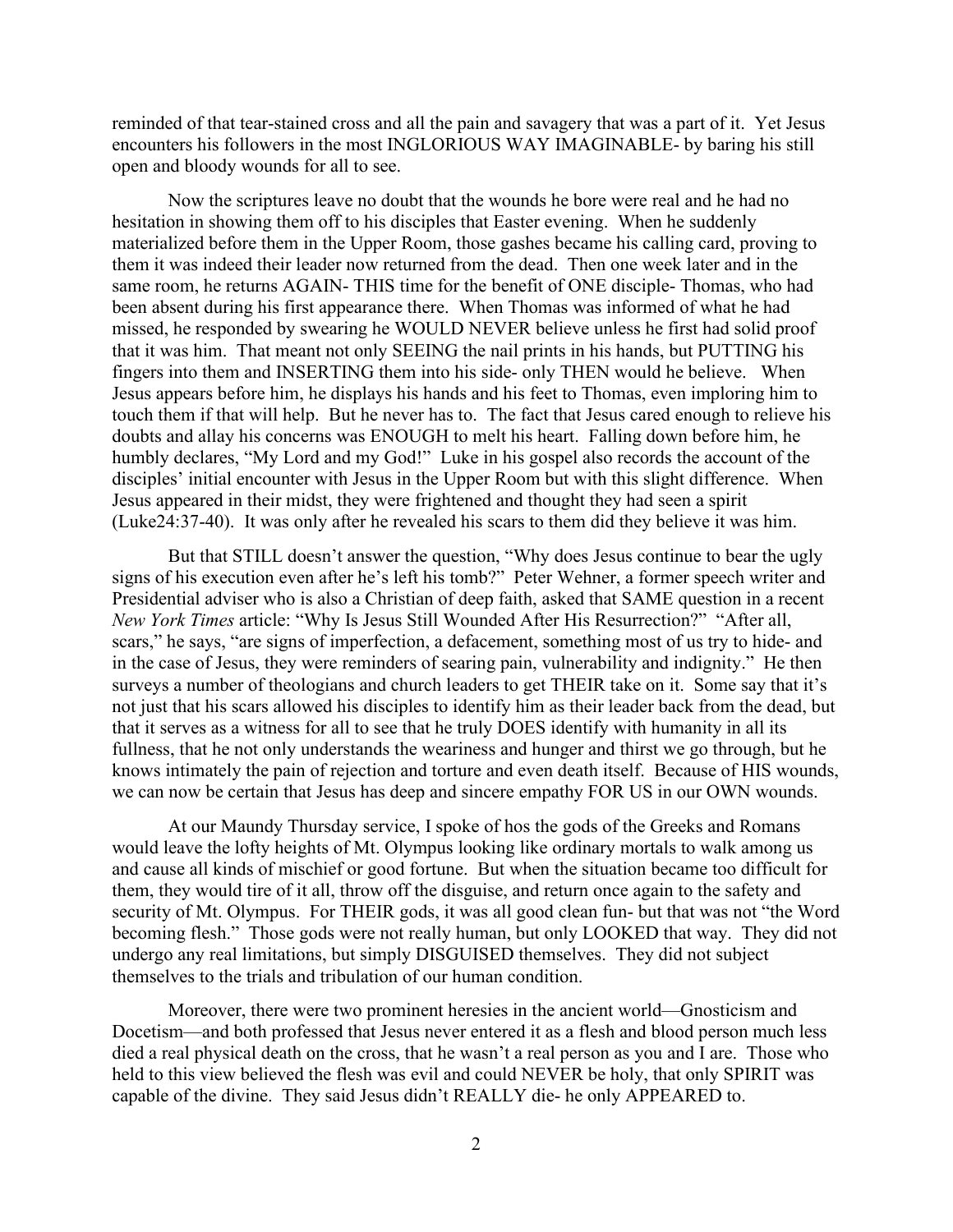But Jesus destroys these arguments on BOTH counts. The scriptures tell us that he willingly went to his death like a lamb to the slaughter. He chose to suffer because by DOING so, he would then show once and for all how he could identify with us in our OWN sufferings, REGARDLESS of what or how extreme they might be. His death would be slow, intense, and AGONIZINGLY painful but in this way, no one would ever be able to deny his full humanity. Thus, as he understood LIFE in all its fullness, he now showed that he understood death--OUR DEATH—in the extreme as WELL. There was no part of life that Jesus was NOT intimately acquainted with. To quote Hebrews, "For we have not a high priest who is unable to sympathize with our weaknesses, but one who in every respect has been tempted as we are, yet without sin." A God without blood on his shirt and sweat on his hands and tears on his cheeks is not any kind of a God that could speak to US in the middle of OUR distress.

For a half century now, Jurgen Moltmann has remained one of the Church's leading theologians. During World War II, he served in the German army and when the war ended, he was captured and transferred to a prisoner-of-war camp in Belgium. The German Reich had collapsed, German civilization had been destroyed, and the nation along with much of Europe lay in ruins. He personally felt abandoned by God and his fellow human beings, and with much of the hopes of his youth now gone, he couldn't see any future ahead for himself. It was then that an American chaplain gave him a Bible and he began to read it, beginning with the psalms of lament in the Old Testament: "I have fallen dumb and have to eat up my suffering within myself…I am a stranger as all my fathers were"(from Psalm 39).

But then in his reading, he came to Christ's Passion and when he heard his death cry from the cross, "My God, why have you forsaken me?" he knew that there WAS someone who understood him, one who stood beside him when he had NOTHING and everyone else had ABANDONED him. You see, that was HIS cry for God TOO. He began to understand who this suffering and God-forsaken Jesus was because only a SUFFERING AND REJECTED Lord could ever understand HIM. He grasped that this Jesus is the divine brother in our distress, that he brings hope to the prisoners and to the abandoned. He is the one who delivers us from the guilt that weighs us down and robs us of every kind of future. He said of this experience:

"I became possessed by a hope when in human terms there was little enough to hope for. I summoned up the courage to live, at a point when one would perhaps willingly have put an end to it all. This early companionship with Jesus, the brother in suffering and the liberator from guilt, has never left me since. The Christ for me is the crucified Jesus."

The popular Christian writer and theologian John Stott made it clear in his classic work *The Cross of Christ* how he could never have believed in God if it were not for that cross:

"In the real world of pain, how could one worship a God who was IMMUNE to it? I have entered many Buddhist temples in different Asian countries and stood respectfully before the statue of the Buddha, his legs crossed, arm folded, eyes closed, the ghost of a smile playing round his mouth, a remote look on his face, detached from the agonies of the world. But each time after a while I have had to turn away. And in imagination I have turned instead to that lonely, twisted, tortured figure on the cross, nails through hands and feet, back lacerated, limbs wrenched, brow bleeding from thorn-pricks, mouth dry and intolerably thirsty, plunged in Godforsaken darkness. THAT is the God FOR ME! He laid aside his immunity to pain. He entered our world of flesh and blood, tears and death. He suffered for us. Our sufferings become more manageable in the light of his. There is still a question mark against human suffering, but over it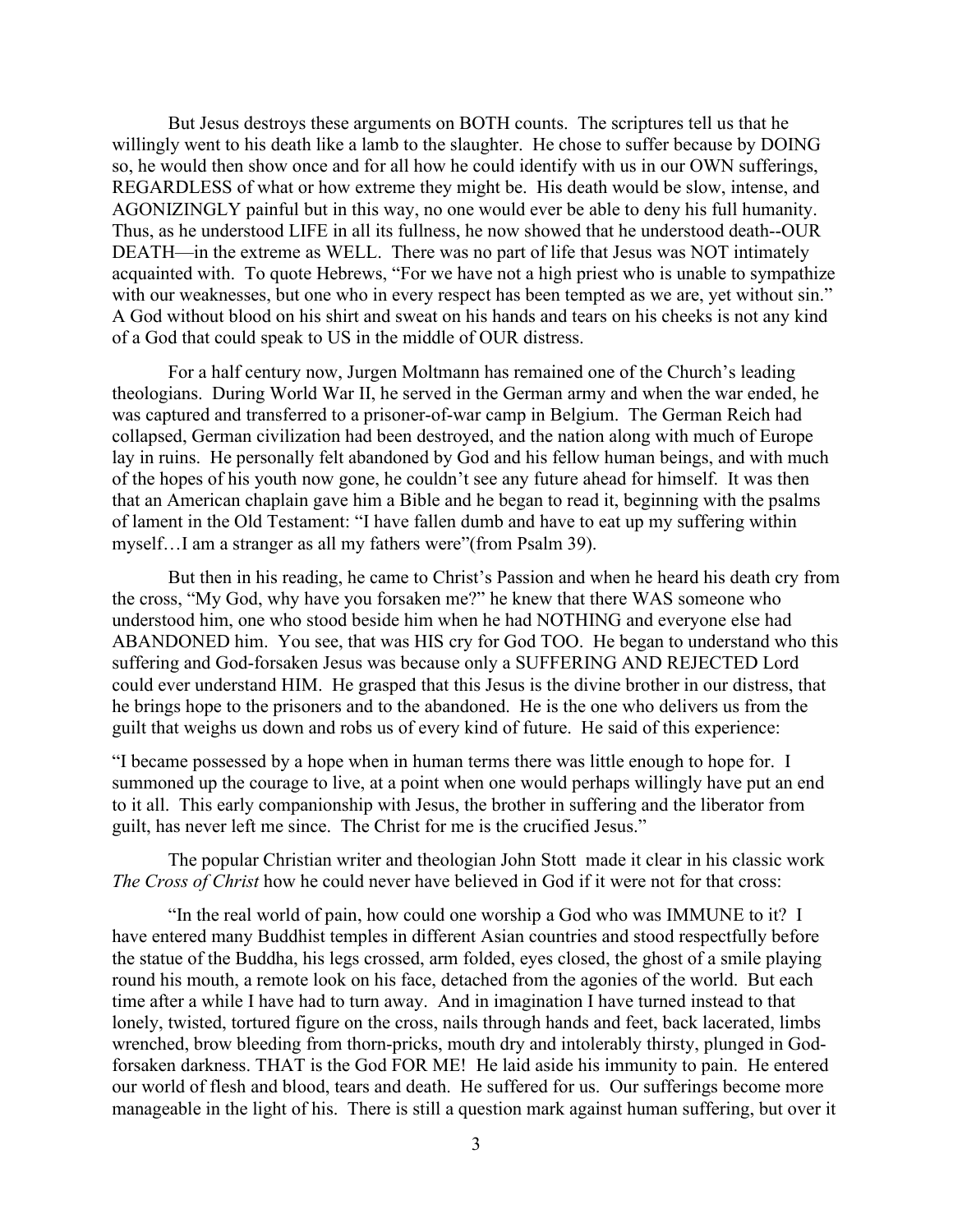we boldly stamp another mark, the cross which symbolizes divine suffering."

Well I think we've firmly established that through the life and death of God's son, we see divine love displayed through his identification with us in every way and to the nth degree. God understands our fears and motivations, and promises to stand beside us through every testing and trial life may hand us. But WHY is such divine empathy so important and how does that HELP us? Returning to Wehner, he quotes Peggy Wehmeyer, a former religion correspondent for ABC News, how it was the knowledge that Jesus feels our OWN pain that enabled HER to deal with the suicide of her husband back in 2008. She said, "If Jesus showed us his scars, even after his resurrection, then maybe WE can learn to integrate pain and suffering into OUR lives in a way that frees US from wasting energy spent in denial and shame." In other words, instead of trying to deny or rid or insulate ourselves against pain and suffering, we are better served by admitting how they are an important part of life and that we can best deal with them when we recognize how Jesus bears wounds just like our own. And when you add the promise of his personal presence and commitment of support to us through his Holy Spirit, we are then MORE than equipped to deal with any problem or difficulty that may come our way.

Simon Steer is the chaplain at Abigdon School in Abingdon, England, and he shared with Wehner how the "risen Jesus of scars" helps him to deal with the depression he has been afflicted with his entire life. He said that Christ is with him in the dark night of the soul. That Jesus himself experienced a 'dark night of the soul' in the Garden of Gethsemane, where we're told his soul was 'deeply grieved,' and especially as he hung on the cross, naked, beaten and left to die, feeling forsaken by God,' it is that which gives him all the strength in the world to endure the pangs of despair and melancholy that have repeatedly returned. The fact is that God doesn't always remove the burdens from off our back but instead gives us a stronger back with which to bear them- and it is his perpetual love and presence and understanding that does JUST THAT.

And so the scars of Christ become the greatest emblems of his undying love for us and the means by which we find healing in our own. The Latin word "vulnerable" comes from "vulnus" which means "wound," and by allowing himself to become vulnerable by exposing those nail prints and the gash of that spear for everyone to see, his weakness thus becomes our strength. St. Augustine speculated that we shall see in the bodies of martyrs the traces of the wounds they bore for Christ's name "because it will not be a deformity but a dignity in them; and a certain kind of beauty will shine in them."

In the aftermath of the Holocaust, it is common to hear the refrain oft-repeated by Jews "Never forget! Never forget!" Similarly, in the aftermath of Golgotha, "the risen Christ of scars" reminds us the VERY SAME, how WE must "NEVER FORGET" how EVERYONE carries deep wounds and large scars, many of which we deliberately keep hidden out of pride or shame or embarrassment when they're actually a basic part of the human condition. We must NEVER FORGET that even GOD has scars- from wounds inflicted by his own creation when he sent his only-begotten son to save us from ourselves. As Phillip Yancey has written, a Christian author who has thought long and hard on the connection between grace and our "woundedness":

"He could have had a perfect body, or no body, when he returned to splendor in heaven. Instead he kept a remembrance of his visit to earth, and for a keepsake of his time here, he chose scars. The pain of humanity became the pain of God."

And we must NEVER FORGET that where Christ's wounds and scars were meant to help heal